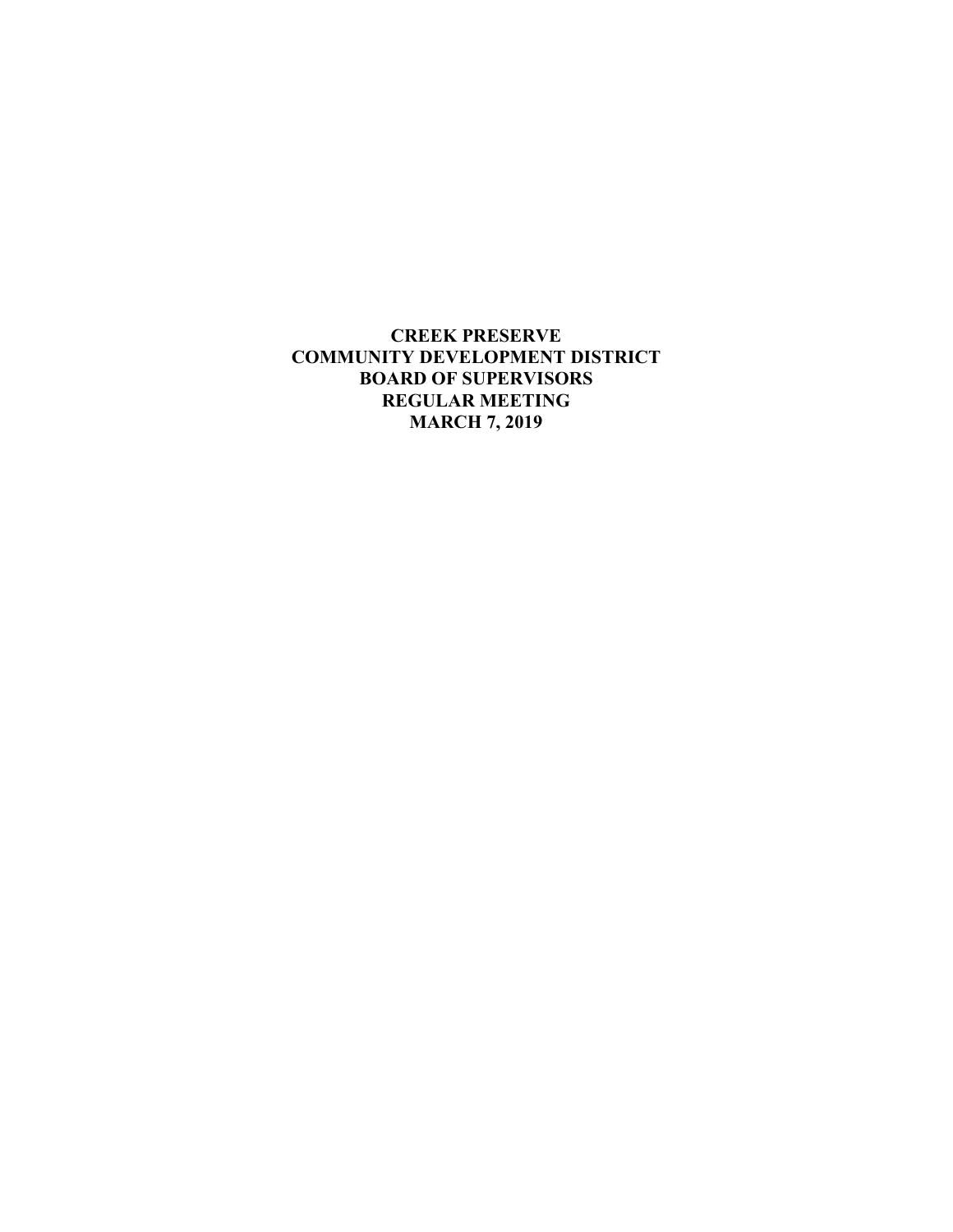# **CREEK PRESERVE COMMUNITY DEVELOPMENT DISTRICT AGENDA FRIDAY, MARCH 7, 2019**

## **1:45 P.M.**

The Offices of Meritus Located at 2005 Pan Am Circle Suite 300, Tampa FL 33607

| <b>District Board of Supervisors</b> | Chairman<br>Vice- Chairman<br>Supervisor<br>Supervisor | Jeff Hills<br>Nick Dister<br>Ryan Motko<br>Albert Viera |
|--------------------------------------|--------------------------------------------------------|---------------------------------------------------------|
|                                      | Supervisor                                             | <b>Steve Luce</b>                                       |
| <b>District Manager</b>              | Meritus                                                | Brian Lamb<br>Debby Nussel                              |
| <b>District Attorney</b>             | Straley, Robin, Vericker                               | John Vericker                                           |
| <b>District Engineer</b>             | Stantec                                                | Tonja Stewart                                           |

#### *All cellular phones and pagers must be turned off while in the meeting room*

#### **The District Agenda is comprised of four different sections:**

The meeting will begin at **1:45 p.m.** with the seventh section called **Business Matters.** The business matters section contains items for approval by the District Board of Supervisors that may require discussion, motion and votes on an item-by-item basis. If any member of the audience would like to speak on one of the business items, they will need to register with the District Administrator prior to the presentation of that agenda item. Agendas can be reviewed by contacting the Manager's office at (813) 397-5120 at least seven days in advance of the scheduled meeting. Requests to place items on the agenda must be submitted in writing with an explanation to the District Manager at least fourteen (14) days prior to the date of the meeting. The ninth section is called **Administrative Matters**. The Administrative Matters section contains items that require the review and approval of the District Board of Supervisors as a normal course of business. The tenth section is called **Staff Reports**. This section allows the District Administrator, Engineer, and Attorney to update the Board of Supervisors on any pending issues that are being researched for Board action. The final sections are called **Board Members Comments and Public Comments**. This is the section in which the Supervisors may request Staff to prepare certain items in an effort to meet residential needs. The Audience Comment portion of the agenda is where individuals may comment on matters that concern the District. Each individual is limited to **three (3) minutes** for such comment. The Board of Supervisors or Staff is not obligated to provide a response until sufficient time for research or action is warranted. IF THE COMMENT CONCERNS A MAINTENANCE RELATED ITEM, THE ITEM WILL NEED TO BE ADDRESSED BY THE DISTRICT ADMINSTRATOR OUTSIDE THE CONTEXT OF THIS MEETING.

Public workshops sessions may be advertised and held in an effort to provide informational services. These sessions allow staff or consultants to discuss a policy or business matter in a more informal manner and allow for lengthy presentations prior to scheduling the item for approval. Typically, no motions or votes are made during these sessions.

Pursuant to provisions of the Americans with Disabilities Act, any person requiring special accommodations to participate in this meeting is asked to advise the District Office at (813) 397-5120, at least 48 hours before the meeting. If you are hearing or speech impaired, please contact the Florida Relay Service at 1 (800) 955-8770, who can aid you in contacting the District Office.

Any person who decides to appeal any decision made by the Board with respect to any matter considered at the meeting is advised that this same person will need a record of the proceedings and that accordingly, the person may need to ensure that a verbatim record of the proceedings is made, including the testimony and evidence upon which the appeal is to be based.